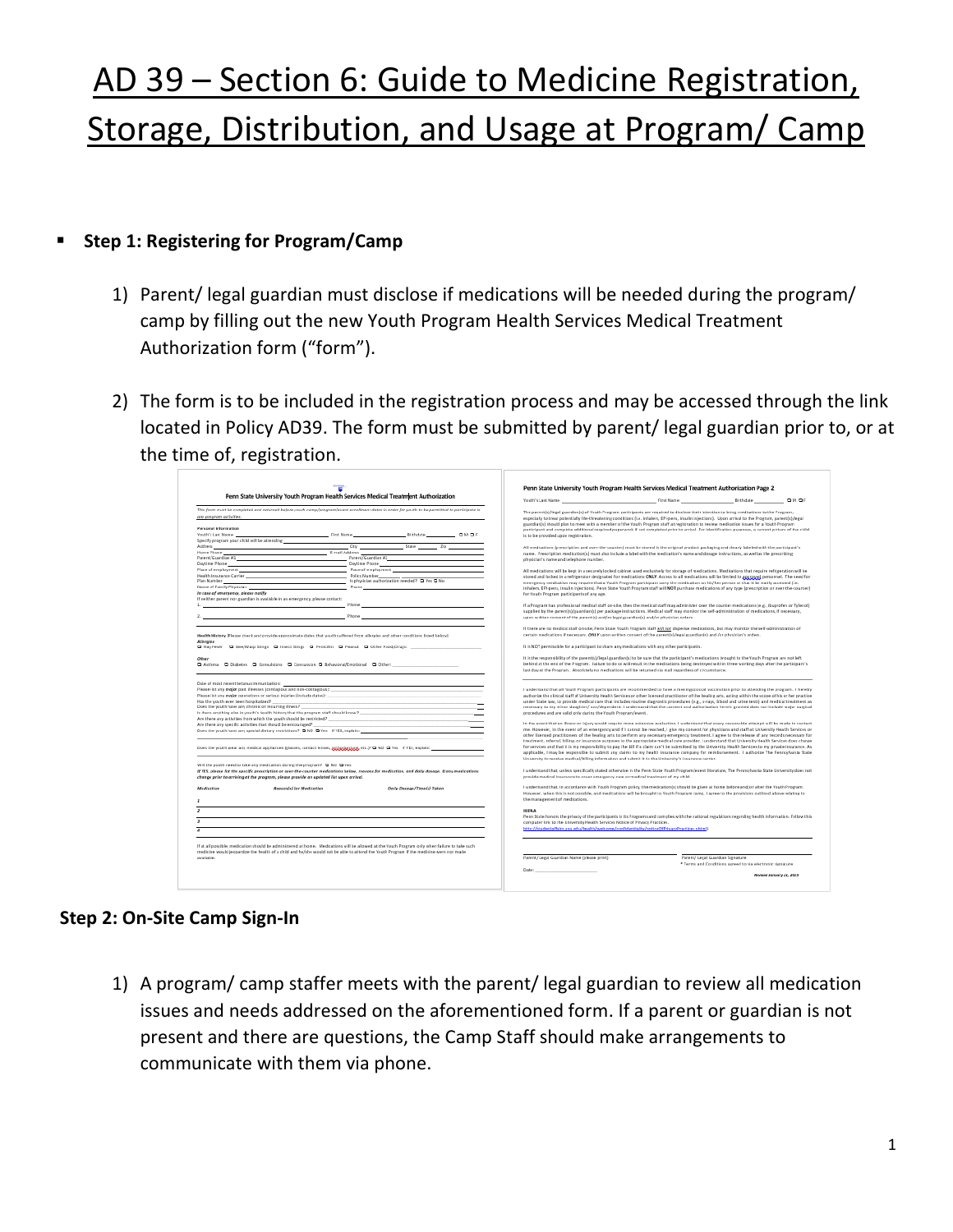- 2) Medication is to be provided in its original pharmacy container labeled with the participant's name, medicine name, dosage and timing of consumption. Over-the counter medications must be provided in their manufacturers' container.
- 3) All medications must be placed in a zip-lock bag provided by the program/ camp. The bag should clearly identify the participant by name (see below).



- 4) The Daily Medication Log ("Log"), which will be provided prior to or at sign-in, must be completed and stored as follows:
	- o Parent/ legal guardian must provide pertinent information and sign (see red on Log example).
	- o If a parent is not present to sign the log, attach the Medical Treatment Authorization form.
	- o Attach a current photo of the participant provided by either the parent/ legal guardian or program/ camp. If a photo is not available, a second identifier must be used (DOB, etc.)
	- o The Log must be placed in the zip-lock bag.
	- o See Sample Log example below.

| Name: JOHN JUMPER Date of Camp: 06/04/2015 |                    |      |  |                       |  |   |           |    |  |             |  | Picture of Camper |               |  |  |               |     |  |          |            |
|--------------------------------------------|--------------------|------|--|-----------------------|--|---|-----------|----|--|-------------|--|-------------------|---------------|--|--|---------------|-----|--|----------|------------|
| Medication                                 | Dosage & Frequency | Time |  | D.1 Time INT D.2 Time |  |   |           |    |  | INT D3 Time |  |                   | INT D4 Time   |  |  | INT D.S. Time | INT |  | D.6 Time | <b>INT</b> |
| VYVANSE                                    | IPILL DAILY        | AM   |  | $X$ $7$ $AM$ $AC$     |  |   |           |    |  | $X$ 7 AM AC |  |                   |               |  |  |               |     |  |          |            |
|                                            |                    |      |  |                       |  | X | $7.28$ AC |    |  |             |  | X                 | <b>BAN AC</b> |  |  |               |     |  |          |            |
|                                            |                    |      |  |                       |  |   |           |    |  |             |  |                   |               |  |  |               |     |  |          |            |
| ADVIL                                      | $-$ AS NEEDED $-$  |      |  |                       |  |   | X3m       | EK |  |             |  |                   |               |  |  |               |     |  |          |            |
|                                            |                    |      |  |                       |  |   |           |    |  | X 8PM SM    |  |                   |               |  |  |               |     |  |          |            |
|                                            |                    |      |  |                       |  |   |           |    |  |             |  |                   |               |  |  |               |     |  |          |            |
|                                            |                    |      |  |                       |  |   |           |    |  |             |  |                   |               |  |  |               |     |  |          |            |
|                                            |                    |      |  |                       |  |   |           |    |  |             |  |                   |               |  |  |               |     |  |          |            |
|                                            |                    |      |  |                       |  |   |           |    |  |             |  |                   |               |  |  |               |     |  |          |            |
|                                            |                    |      |  |                       |  |   |           |    |  |             |  |                   |               |  |  |               |     |  |          |            |
|                                            |                    |      |  |                       |  |   |           |    |  |             |  |                   |               |  |  |               |     |  |          |            |
|                                            |                    |      |  |                       |  |   |           |    |  |             |  |                   |               |  |  |               |     |  |          |            |